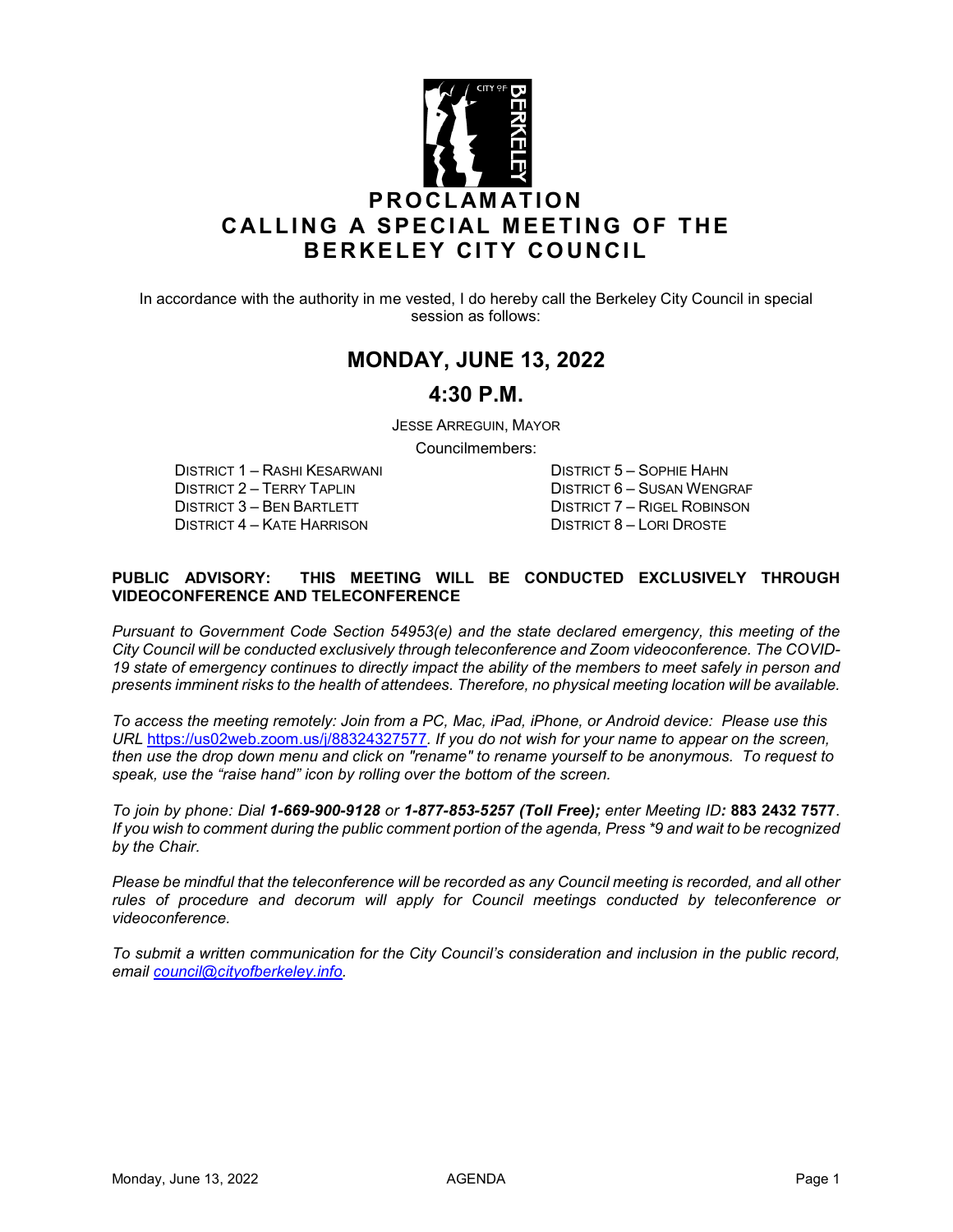# **Preliminary Matters**

## **Roll Call**

### **Public Comment - Limited to items on this agenda only**

## **CLOSED SESSION:**

The City Council will convene in closed session to meet concerning the following:

#### **1. CONFERENCE WITH LABOR NEGOTIATORS; GOVERNMENT CODE SECTION 54957.6**

Negotiators: Dee Williams-Ridley, City Manager, Paul Buddenhagen, Deputy City Manager, LaTanya Bellow, Deputy City Manager, Don Ellison, Interim Human Resources Director.

Employee Organizations: Berkeley Fire Fighters Association Local 1227, Berkeley Fire Fighters Association, Local 1227 I.A.F.F. / Berkeley Chief Fire Officers Association; International Brotherhood of Electrical Workers (IBEW), Local 1245, SEIU 1021 Community Services and Part-time Recreation Activity Leaders, SEIU 1021 Maintenance and Clerical, Public Employees Union Local 1, Unrepresented Employees, Berkeley Police Association.

#### **2. CONFERENCE WITH LEGAL COUNSEL – EXISTING LITIGATION PURSUANT TO GOVERNMENT CODE SECTION 54956.9(d)(1):**

a. Ruegg & Ellsworth v. City of Berkeley, Alameda County Superior Court, Case No. RG18930003

# **OPEN SESSION:**

Public Reports of actions taken pursuant to Government Code section 54957.1.

# **Adjournment**

I hereby request that the City Clerk of the City of Berkeley cause personal notice to be given to each member of the Berkeley City Council on the time and place of said meeting, forthwith.

> IN WITNESS WHEREOF, I have hereunto set my hand and caused the official seal of the City of Berkeley to be affixed on this 9th day of June, 2022.

Lesse Arregin

Jesse Arreguin, Mayor